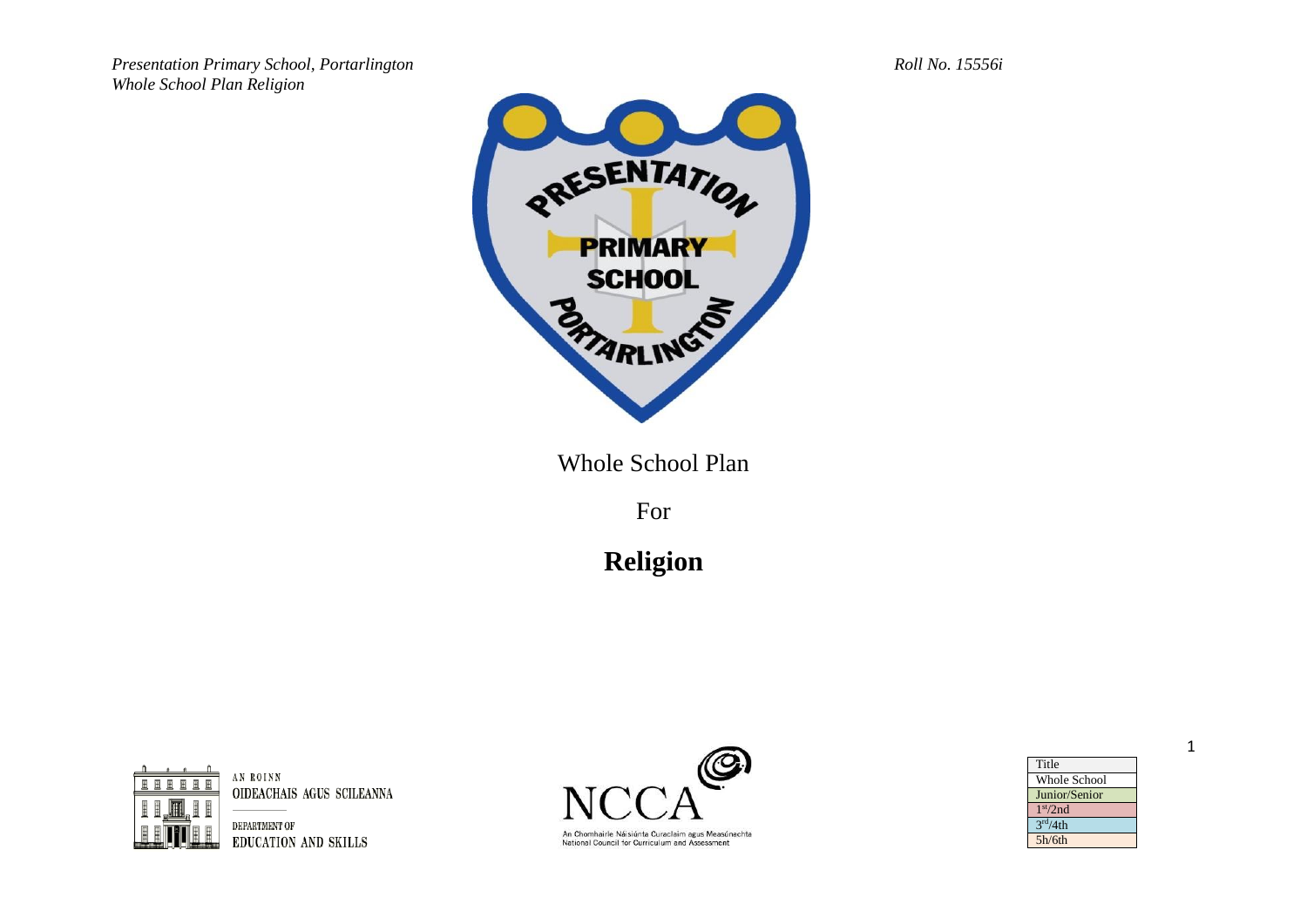|                                        | <b>Whole School Religion</b>                                                                                                                                                                                                                                                                                                                                                                                                                                                                                                                                                                                                                                                                                                                                                                                                                                                                                                                                                                                                                                                                                                              |
|----------------------------------------|-------------------------------------------------------------------------------------------------------------------------------------------------------------------------------------------------------------------------------------------------------------------------------------------------------------------------------------------------------------------------------------------------------------------------------------------------------------------------------------------------------------------------------------------------------------------------------------------------------------------------------------------------------------------------------------------------------------------------------------------------------------------------------------------------------------------------------------------------------------------------------------------------------------------------------------------------------------------------------------------------------------------------------------------------------------------------------------------------------------------------------------------|
| <b>Introduction</b>                    | Presentation Primary School is a Catholic school under the patronage of the Bishop of Kildare and Leighlin. The school<br>models and promotes a philosophy inspired by belief in God and traditional Catholic values. We promote religious<br>education for the pupils in accordance with the doctrines, practices and ethos of the Catholic Church.                                                                                                                                                                                                                                                                                                                                                                                                                                                                                                                                                                                                                                                                                                                                                                                      |
| <b>Rationale</b>                       | This policy has been implemented in response to the necessity to accommodate the enrolment of increased numbers of<br>children of other faiths into the school community over the coming years.                                                                                                                                                                                                                                                                                                                                                                                                                                                                                                                                                                                                                                                                                                                                                                                                                                                                                                                                           |
| <b>Relationship to school</b><br>ethos | This school enrols pupils of other faiths or no faith in the school, subject to the enrolment criteria, and respects their<br>beliefs and practices in accordance with the school ethos of inclusivity                                                                                                                                                                                                                                                                                                                                                                                                                                                                                                                                                                                                                                                                                                                                                                                                                                                                                                                                    |
| <b>School Procedures</b>               | Every child is welcome into the school having satisfied enrolment procedures, but the school cannot undertake to<br>educate children of other faiths in their own faith. Arrangements are made within each class to accommodate children<br>who do not take part in the religious education programme. the board of management and teachers have adopted the<br>Alive-O and Grow in Love programmes and recommended by the Irish Hierarchy for use in Catholic schools. The<br>programme is taught to each class. All Catholic feasts are celebrated.<br>Christmas- tree and cribs, Christmas Stories, Carol Services, nativity plays<br>Feast of St. Brigid - making traditional crosses<br>٠<br>Feast of St. Patrick- depiction of story and shamrock, St. Patrick's Day Cards, entry in St. Patrick's Day parade<br>$\bullet$<br>Lent-Symbols of repentance, visit of local clergy to school to distribute ashes<br>Easter - Easter Cards, story of the death of Jesus and resurrection, artwork and workbooks<br>Observance of Holy Days of Obligation<br>$\bullet$<br>Celebration of the closing of the school year with school mass |
| Liturgical<br><b>Celebrations</b>      | The school celebrates the sacraments of Confirmation and First<br>Communion. Children receive the sacraments of<br>Confirmation and First Holy Communion in St. Michaels Church. Children are prepared thoroughly in all aspects of<br>these sacraments by the individual class teachers in keeping with the Catholic ethos of the school                                                                                                                                                                                                                                                                                                                                                                                                                                                                                                                                                                                                                                                                                                                                                                                                 |
| <b>Sacred Space</b>                    | There is provision in each classroom for a religious corner or sacred space which changes in accordance with the<br>liturgical cycle. The front hall also has a sacred space.                                                                                                                                                                                                                                                                                                                                                                                                                                                                                                                                                                                                                                                                                                                                                                                                                                                                                                                                                             |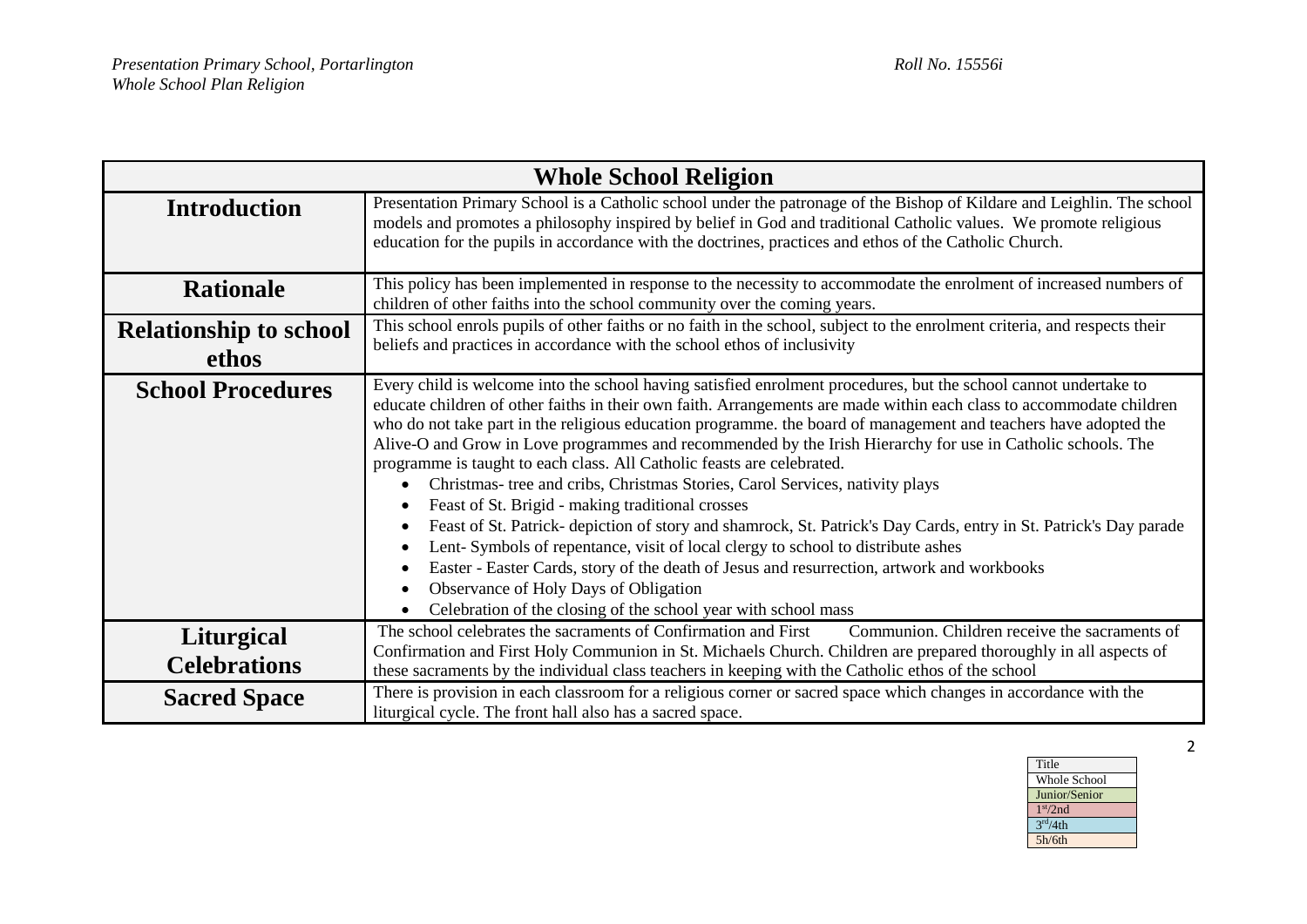| <b>Prayer</b>                                         | Prayer is an integral part of every lesson in the Alive – O series. Every lesson has a time for prayer. Different forms of<br>prayer are encouraged, silent prayer, meditation, reflections, bidding prayers, prayer services, use of the psalms etc.<br>Teachers regard it as a great privilege to pray with the children.<br>Each day begins and ends with a meaningful and appropriate time of prayer. Each classroom has a focal point for prayer<br>decorated with children's work e.g. prayers, drawings etc. The following prayers are recommended each day.<br>Morning Prayers; Morning Prayer, Our Father, Hail Mary, Glory be<br>It is recommended that some of the more common prayers are said as Gaeilge as the pupils get older.<br>Evening Prayers: Evening Prayer "God Our Father I come to say thank you for your love to day |  |  |  |  |  |  |  |  |
|-------------------------------------------------------|------------------------------------------------------------------------------------------------------------------------------------------------------------------------------------------------------------------------------------------------------------------------------------------------------------------------------------------------------------------------------------------------------------------------------------------------------------------------------------------------------------------------------------------------------------------------------------------------------------------------------------------------------------------------------------------------------------------------------------------------------------------------------------------------------------------------------------------------|--|--|--|--|--|--|--|--|
| <b>Teacher Input</b>                                  | In our school the following areas are covered:<br>In-service on delivering the Grow in Love programme<br>Delivery of the Alive-O programme and the induction of the Grow in Love programme throughout the<br>school<br><b>Prayer Services</b><br><b>Nativity Plays</b>                                                                                                                                                                                                                                                                                                                                                                                                                                                                                                                                                                         |  |  |  |  |  |  |  |  |
| <b>Assessment/Record</b><br><b>Keeping/Evaluation</b> | Recording of children's work takes many forms - pictorial, written, wall displays, etc. Wall displays<br>can be seen in each classroom around the focus of the lessons and centered on the prayer area.<br>Reports to parents are clear and informative, giving details of the child's progress in religious<br>education. Progress Reports are issued in end of year report to all pupils.<br>Teachers endeavor to ensure that all children have equal access to the Religious Education curriculum<br>and plan so that the activities are differentiated to meet the needs of the class.                                                                                                                                                                                                                                                     |  |  |  |  |  |  |  |  |
| <b>Sacramental</b><br><b>Preparation</b>              | The Sacraments are a celebration of the presence of Christ permeating every moment of our lives. Growing in<br>understanding of the Sacraments is a complex interaction of a variety of experiences and celebrations in which the<br>children take part during the years they spend in Presentation Primary.<br>In the preparation programmes for the Sacraments of Reconciliation, Eucharist and Confirmation parents play a very<br>vital and important role in supporting their children. We aim to enable parents, priests and teachers to work closely in<br>unison. Parents are invited to attend a series of meetings during the preparation period. These meetings start in October<br>in preparation for the Enrolment service (First Communion) and Commitment service (Confirmation) which take place                               |  |  |  |  |  |  |  |  |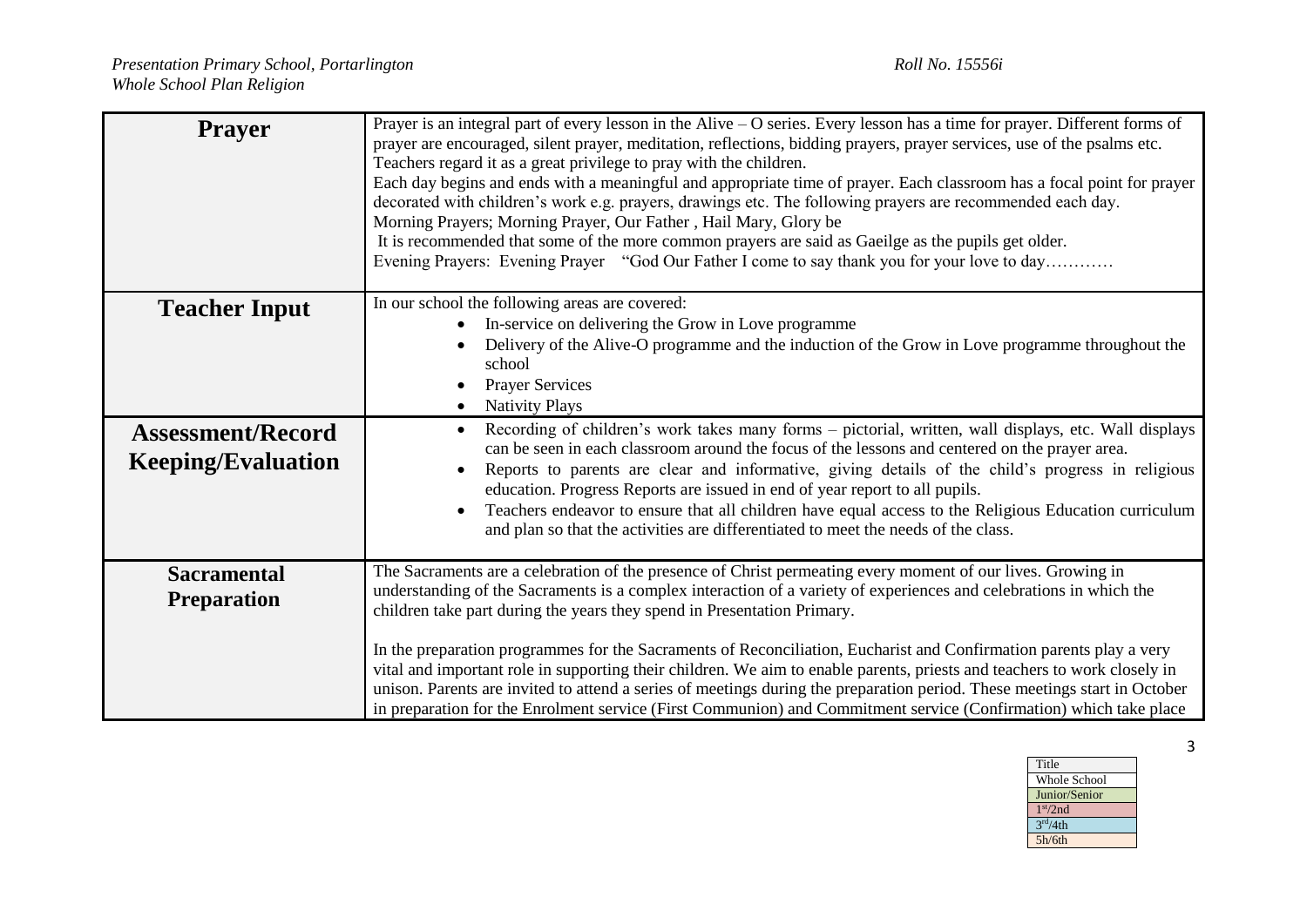| in Advent in St. Michael's Church at Sunday Mass. Meetings are held in preparation for First Communion and four<br>meetings for Confirmation. They are held to ensure that that all are fully informed and to enable the priest, teachers and<br>parents to share knowledge, experience and faith together appropriate to the Sacramental experience of their children<br>and their own lives. The meetings begin well in advance of the reception of the Sacraments indicting the importance of<br>the preparation period. |
|-----------------------------------------------------------------------------------------------------------------------------------------------------------------------------------------------------------------------------------------------------------------------------------------------------------------------------------------------------------------------------------------------------------------------------------------------------------------------------------------------------------------------------|
| "You Shall Be My Witnesses " (YSBMW) programme led by parents who act as mentors, has been very successfully<br>used in preparing the pupils for Confirmation. Likewise the "Grow in Love" programme is in use for preparation for<br>First Holy Communion families.                                                                                                                                                                                                                                                        |
| Parishioners support the preparation through prayer. Parishioners are involved as the preparation of liturgies take place<br>in the parish church for Sunday Masses.                                                                                                                                                                                                                                                                                                                                                        |
| At sacramental preparation meetings parents are invited to take part and express their views Openness about the<br>difficulties parents experience in passing on the faith is welcomed. Parents are encouraged to take their children to Mass<br>on Sundays and those who find this difficult are continually encouraged to begin again.                                                                                                                                                                                    |
| Children are prepared well in all aspects of these sacraments by the individual class teachers in keeping with the<br>Catholic ethos of the school.                                                                                                                                                                                                                                                                                                                                                                         |
| <b>Enrolment Ceremony / Commitment Ceremony</b>                                                                                                                                                                                                                                                                                                                                                                                                                                                                             |
| The Enrolment Ceremony (First Communion ) and the Commitment service (Confirmation )take place in the parish<br>church during Advent. Parents, teachers, and members of the whole community attend the ceremony. The ceremony is<br>linked with the Alive - O/ Grow in Love programme.                                                                                                                                                                                                                                      |
| <b>First Penance and First Holy Communion</b><br>First class is the first year when children follow a more specific course of instruction in preparation for the Sacraments<br>of Penance and Eucharist. Parents are asked to take part in the preparation alongside their children. Children receive the<br>Sacrament of Penance in the parish church during Lent of 2nd class and the Sacrament of the Eucharist on a Saturday in<br>May.                                                                                 |
|                                                                                                                                                                                                                                                                                                                                                                                                                                                                                                                             |

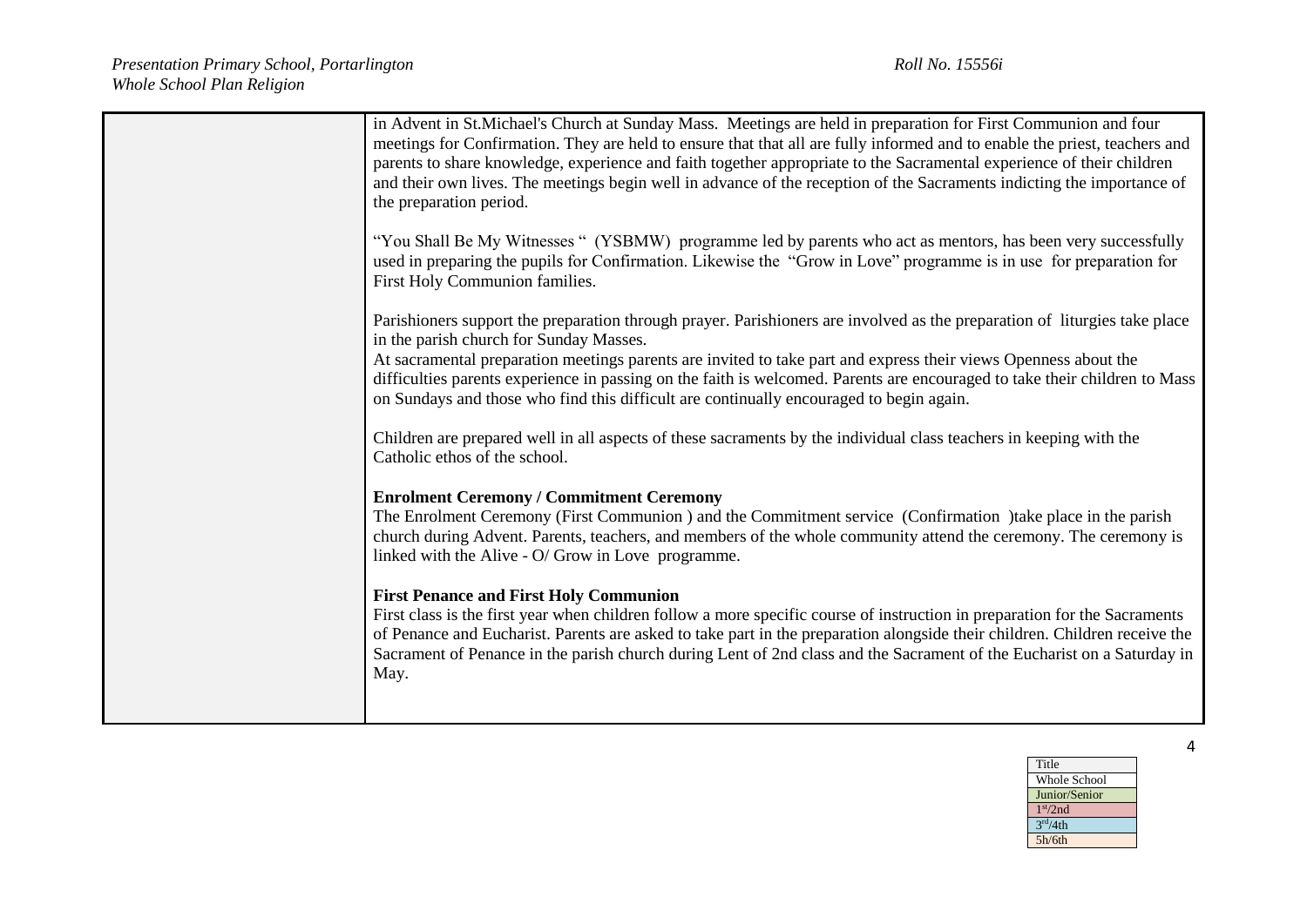|                         | <b>Visits to the Church</b><br>The First Communicants are brought to the church for a number of visits in the weeks leading up to the First<br>Communion . The are shown the Vessels that are used on the Altar, the vestments etc.<br><b>First Communion Day</b><br>Our First Communion service is very beautiful. A lot of work goes into preparing the pupils for their very special day.<br>A lot of thought and practice goes into the preparation of the liturgy for the day. Each child participates actively in the<br>ceremony- reading, bidding prayers, dramatizing the Gospel, Offerty procession, sign of peace etc.<br>The pupils receive First Holy Communion in their school uniform.<br>The First Communicants sit with their families in the body of the church after processing to the church from the<br>school.<br><b>Confirmation</b><br>Sixth class is prepared for the Sacrament of Confirmation. Parents are again involved through<br>"You Shall Be My Witnessess". |  |  |  |  |  |  |  |  |
|-------------------------|-----------------------------------------------------------------------------------------------------------------------------------------------------------------------------------------------------------------------------------------------------------------------------------------------------------------------------------------------------------------------------------------------------------------------------------------------------------------------------------------------------------------------------------------------------------------------------------------------------------------------------------------------------------------------------------------------------------------------------------------------------------------------------------------------------------------------------------------------------------------------------------------------------------------------------------------------------------------------------------------------|--|--|--|--|--|--|--|--|
|                         | <b>Graduation Mass</b><br>Graduation Mass for the 6th class pupils is celebrated during the last week of June.                                                                                                                                                                                                                                                                                                                                                                                                                                                                                                                                                                                                                                                                                                                                                                                                                                                                                |  |  |  |  |  |  |  |  |
| <b>Success Criteria</b> | An acknowledged sense of God, Faith prayer and worship with the school community<br>Respect for all within the school community<br>Parental Interest<br>Recognisable links between home, school and parish                                                                                                                                                                                                                                                                                                                                                                                                                                                                                                                                                                                                                                                                                                                                                                                    |  |  |  |  |  |  |  |  |

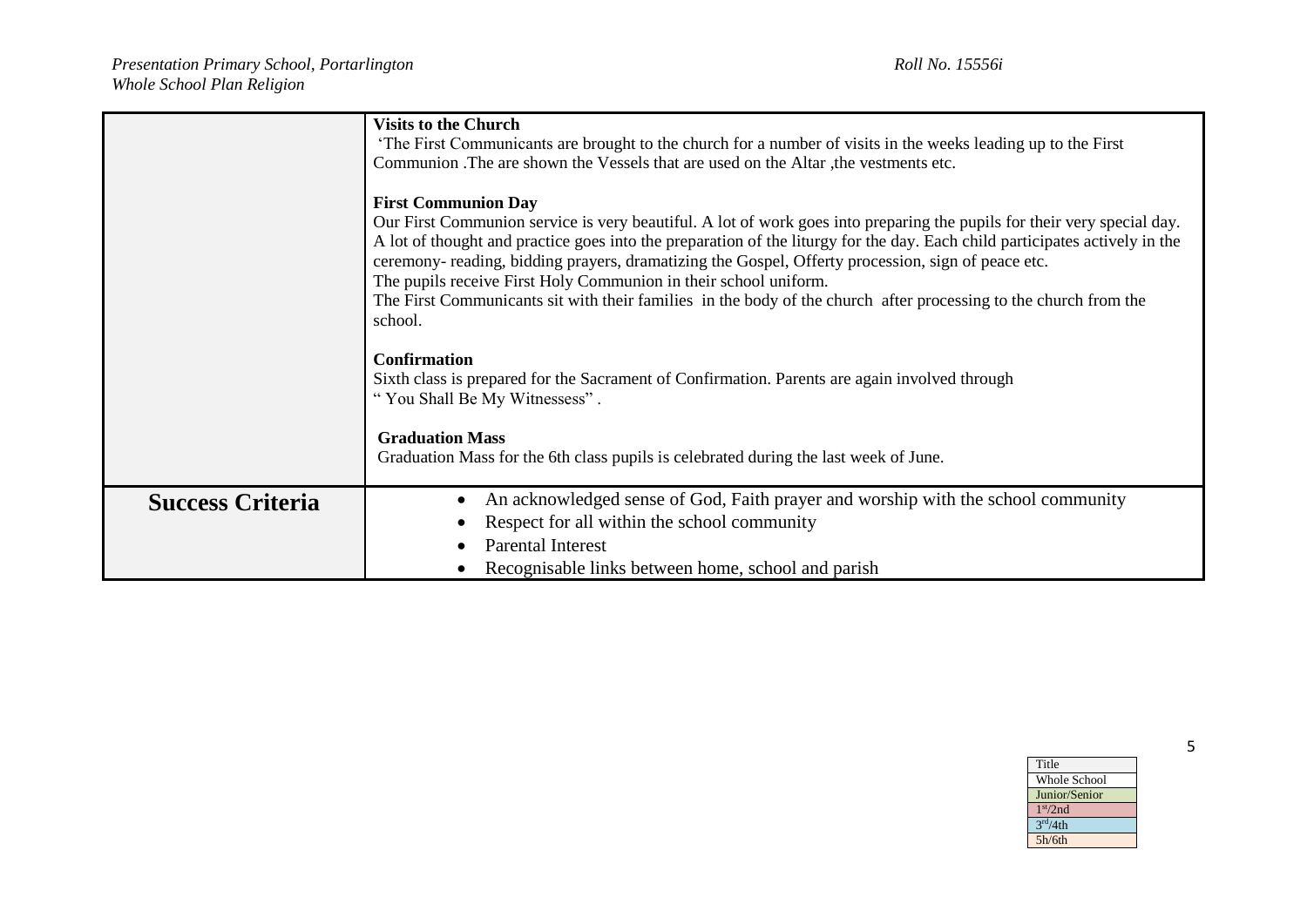|                         | Staff:                                                                                                    |
|-------------------------|-----------------------------------------------------------------------------------------------------------|
| <b>Roles</b> and        | Deliver Alive-O and Grow in Love programme<br>$\bullet$                                                   |
|                         | Co-operate with Chaplain/Parish and diocesan advisers                                                     |
| <b>Responsibilities</b> | Avail of In-service support                                                                               |
|                         | <b>Parents</b>                                                                                            |
|                         | Actively support the ethos of the school<br>$\bullet$                                                     |
|                         | Support the school during times of sacramental preparation and assist at home with Religious<br>$\bullet$ |
|                         | <b>Education homework</b>                                                                                 |
|                         | <b>Principal</b>                                                                                          |
|                         | Facilitates supportive interaction between all parties in implementing the programme<br>$\bullet$         |

| Title                |
|----------------------|
| <b>Whole School</b>  |
| Junior/Senior        |
| 1 <sup>st</sup> /2nd |
| 3 <sup>rd</sup> /4th |
| 5h/6th               |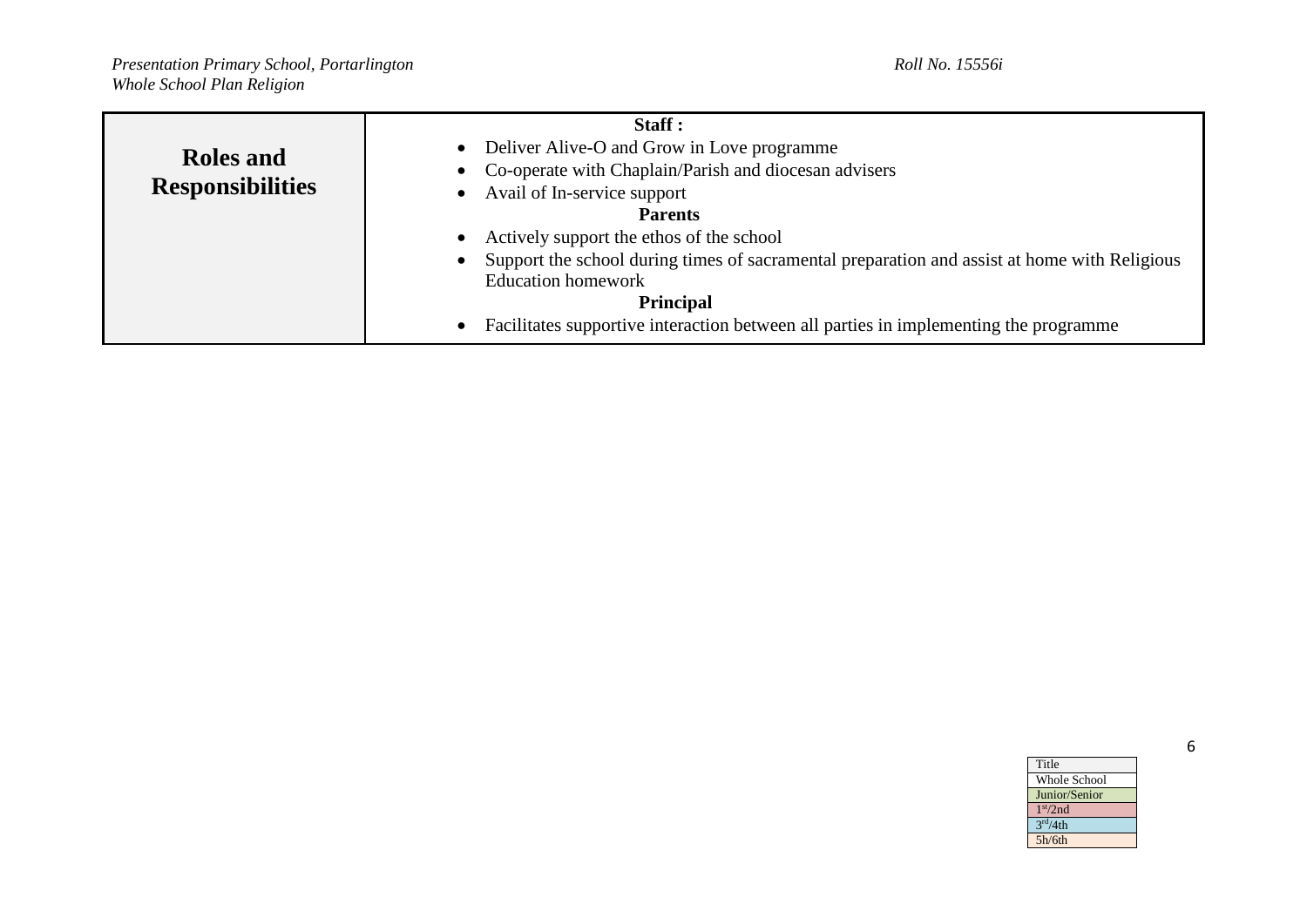# **Ratification and Implementation**

This school plan will be ratified by the Board of Management.

It will be reviewed each June.

Ratified By BOM:

 $Signed:$ 

Board of Management

Date:\_\_\_\_\_\_\_\_\_\_\_\_\_\_\_\_\_\_\_\_\_\_\_\_\_\_\_\_\_\_\_\_\_\_\_\_\_\_

 $Signed:$ 

Principal

Date:\_\_\_\_\_\_\_\_\_\_\_\_\_\_\_\_\_\_\_\_\_\_\_\_\_\_\_\_\_\_\_\_\_\_\_\_\_\_

| Title                |  |
|----------------------|--|
| <b>Whole School</b>  |  |
| Junior/Senior        |  |
| 1 <sup>st</sup> /2nd |  |
| 3 <sup>rd</sup> /4th |  |
| 5h/6th               |  |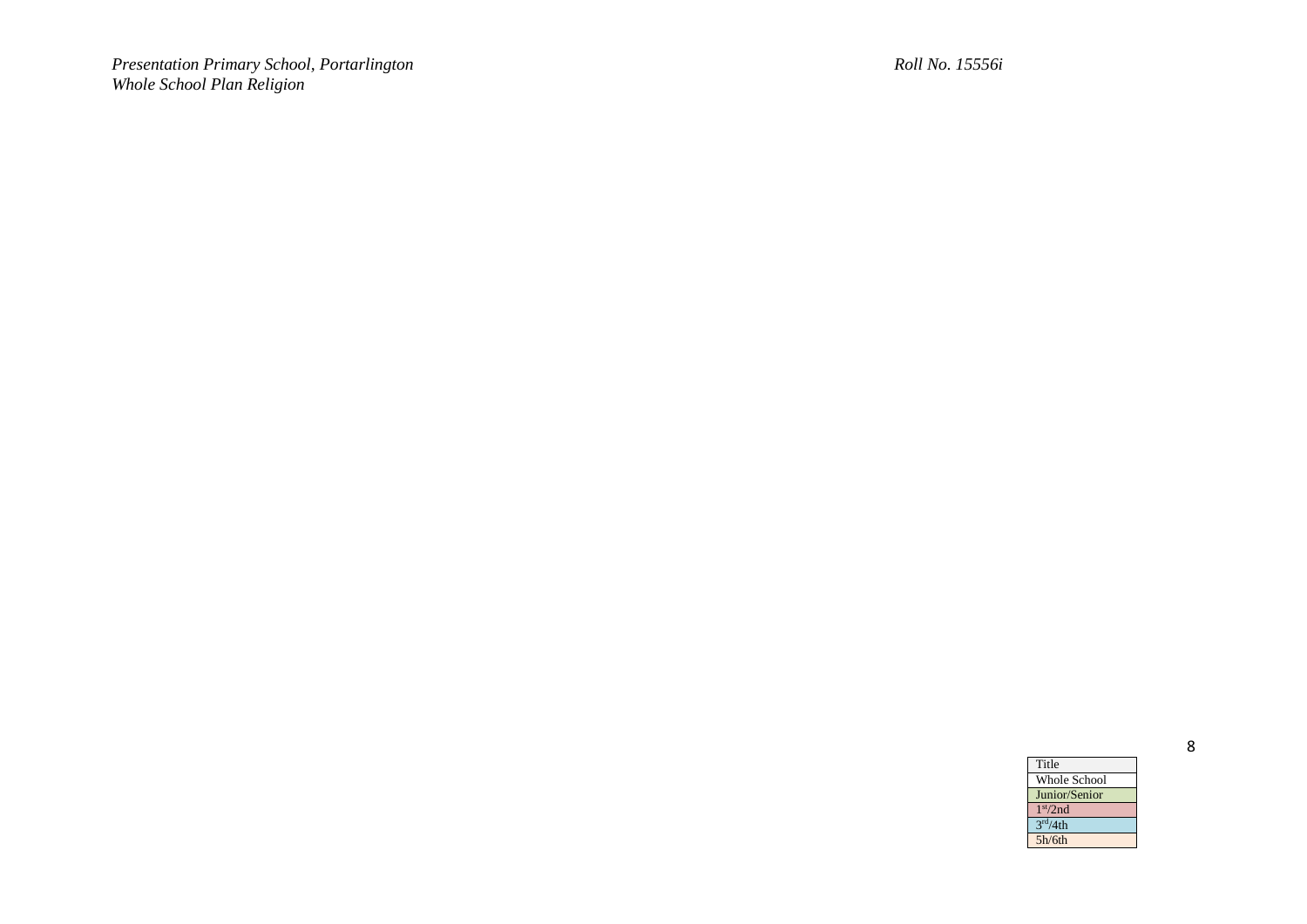| <b>Title of Prayer</b>    | J.Inf        | S Inf        | 1st          | 2 <sup>nd</sup> | 3rd                     | 4 <sup>th</sup>         | 5 <sup>th</sup> | 6 <sup>th</sup> |
|---------------------------|--------------|--------------|--------------|-----------------|-------------------------|-------------------------|-----------------|-----------------|
| Sign of the Cross         | $\checkmark$ | $\checkmark$ | $\checkmark$ | $\checkmark$    | $\sqrt{}$               | $\sqrt{}$               | $\checkmark$    | $\checkmark$    |
| Glory be to the Father    | $\checkmark$ | $\checkmark$ | $\checkmark$ | $\checkmark$    | $\sqrt{}$               | $\overline{\checkmark}$ | $\checkmark$    | $\checkmark$    |
| Morning Prayer            | $\checkmark$ | $\checkmark$ | $\checkmark$ | $\checkmark$    | $\checkmark$            | $\checkmark$            | $\checkmark$    | $\checkmark$    |
| Night Prayer              | $\checkmark$ | $\checkmark$ | $\checkmark$ | $\checkmark$    | $\checkmark$            | $\checkmark$            | $\checkmark$    | ✓               |
| <b>Grace Before Meals</b> | $\checkmark$ | $\checkmark$ | $\checkmark$ | $\checkmark$    | $\sqrt{}$               | $\sqrt{}$               | $\checkmark$    | $\checkmark$    |
| <b>Grace After Meals</b>  | $\checkmark$ | $\checkmark$ | $\checkmark$ | $\checkmark$    | $\overline{\checkmark}$ | $\overline{\checkmark}$ | $\checkmark$    | $\checkmark$    |
| Prayer to Guardian Angel  |              | $\checkmark$ | $\checkmark$ | $\checkmark$    | $\overline{\checkmark}$ | $\sqrt{}$               | $\checkmark$    | $\checkmark$    |
|                           |              |              |              |                 |                         |                         |                 |                 |
| St. Patrick's Breastplate |              |              | $\checkmark$ | $\checkmark$    | $\checkmark$            | $\checkmark$            | $\checkmark$    | $\checkmark$    |
| Hail Holy Queen           |              |              |              |                 | $\checkmark$            | $\checkmark$            | $\checkmark$    | $\checkmark$    |
| Prayer to Mary            |              |              |              |                 | $\sqrt{}$               | $\sqrt{}$               | $\checkmark$    | $\checkmark$    |
| <b>Our Father</b>         |              | $\checkmark$ | $\checkmark$ | $\checkmark$    | $\overline{\checkmark}$ | $\checkmark$            | $\checkmark$    | $\checkmark$    |
| Hail Mary                 |              | $\checkmark$ | $\checkmark$ | $\checkmark$    | $\checkmark$            | $\checkmark$            | $\checkmark$    | $\checkmark$    |
| Prayer to Jesus           |              |              | $\checkmark$ | $\checkmark$    | ✓                       | ✓                       |                 |                 |

| Title                |
|----------------------|
| Whole School         |
| Junior/Senior        |
| 1 <sup>st</sup> /2nd |
| 3 <sup>rd</sup> /4th |
| 5h/6th               |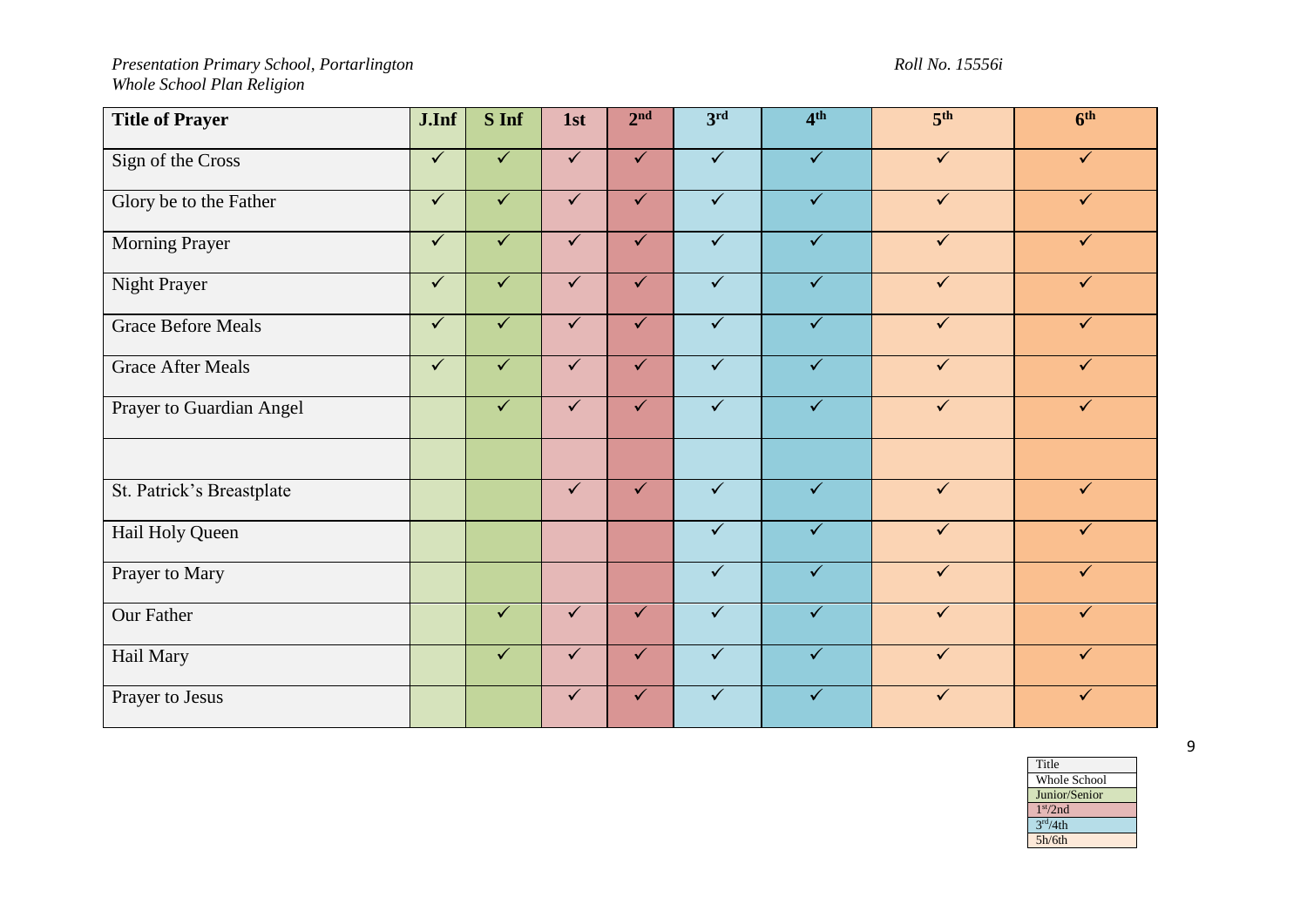| Confiteor                |           |        | $\checkmark$ | $\checkmark$    | $\checkmark$ | $\checkmark$            | $\checkmark$    | $\checkmark$        |
|--------------------------|-----------|--------|--------------|-----------------|--------------|-------------------------|-----------------|---------------------|
| <b>Title of Prayer</b>   | J.<br>Inf | S. Inf | 1st          | 2 <sup>nd</sup> | 3rd          | 4 <sup>th</sup>         | 5 <sup>th</sup> | $\overline{6^{th}}$ |
| Act of Sorrow            |           |        | $\checkmark$ | $\checkmark$    | $\checkmark$ | $\checkmark$            | $\checkmark$    | $\checkmark$        |
| Prayer for Forgiveness   |           |        |              | $\checkmark$    | $\checkmark$ | $\checkmark$            | $\checkmark$    | $\checkmark$        |
| Prayer after Forgiveness |           |        |              | $\sqrt{}$       | $\sqrt{}$    | $\sqrt{}$               | $\checkmark$    | $\checkmark$        |
| <b>Mass Responses</b>    |           |        | Some         | $\checkmark$    | $\sqrt{}$    | $\overline{\checkmark}$ | $\checkmark$    | $\checkmark$        |
| Gloria                   |           |        |              | $\checkmark$    | $\sqrt{}$    | $\overline{\checkmark}$ | $\checkmark$    | $\checkmark$        |
| Prayers before Communion |           |        |              | $\checkmark$    | $\checkmark$ | $\checkmark$            | $\checkmark$    | $\checkmark$        |
| Prayers after Communion  |           |        |              | $\checkmark$    | $\checkmark$ | $\checkmark$            | $\checkmark$    | $\checkmark$        |
| Comhartha na Croise      |           |        | $\checkmark$ | $\checkmark$    | $\checkmark$ | $\checkmark$            | $\checkmark$    | $\checkmark$        |
| An Paidir                |           |        | $\checkmark$ | $\checkmark$    | $\sqrt{}$    | $\sqrt{}$               | $\checkmark$    | $\checkmark$        |
| 'Sé do Bheatha a Mhuire  |           |        | $\checkmark$ | $\checkmark$    | $\sqrt{}$    | $\sqrt{}$               | $\checkmark$    | $\checkmark$        |
| Glóir don Athair         |           |        | $\checkmark$ | $\checkmark$    | $\checkmark$ | $\checkmark$            | ✓               | ✓                   |

| Title                |  |
|----------------------|--|
| Whole School         |  |
| Junior/Senior        |  |
| 1 <sup>st</sup> /2nd |  |
| 3 <sup>rd</sup> /4th |  |
| 5h/6th               |  |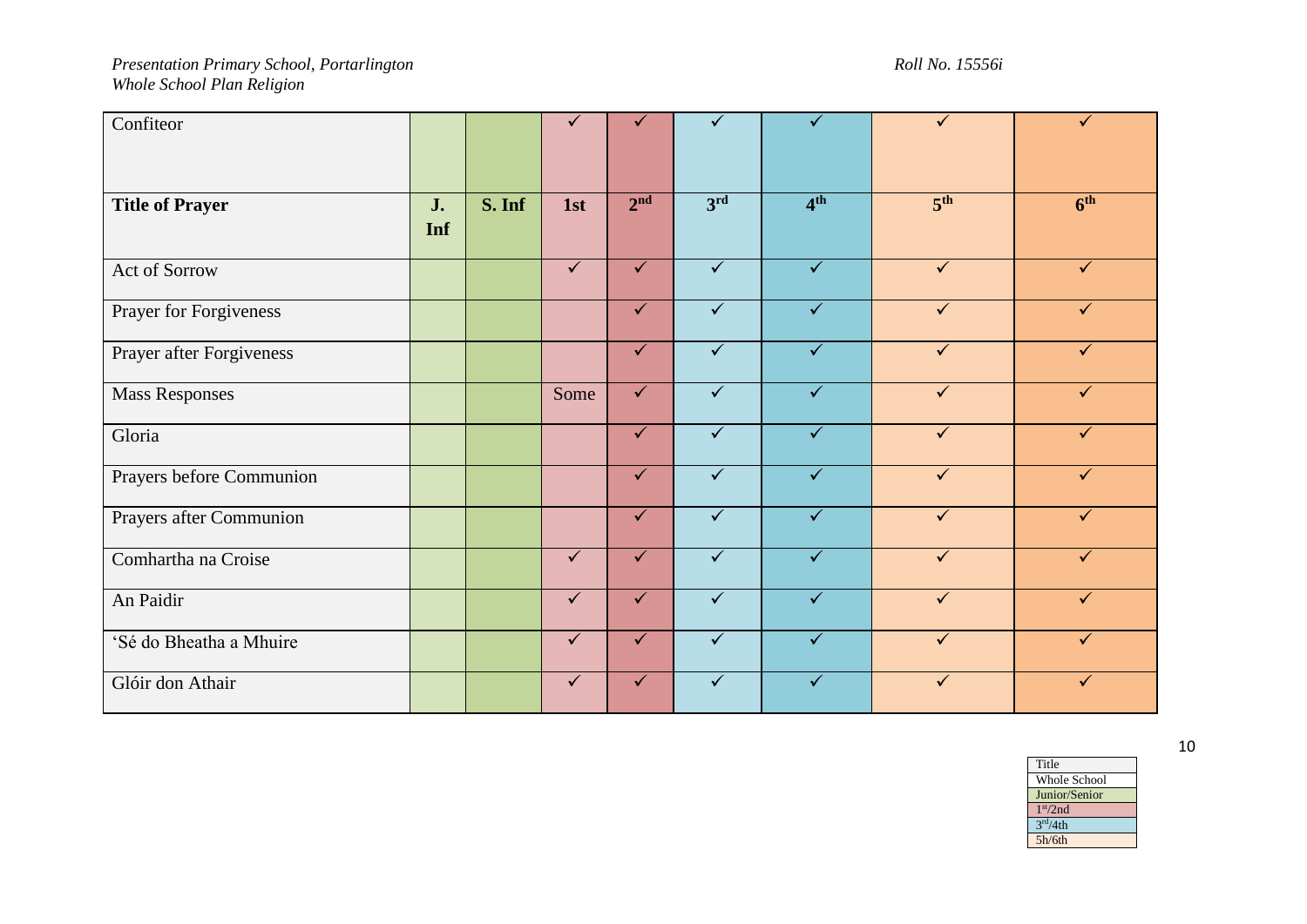| The Angelus (old version) |  |      |  |  |
|---------------------------|--|------|--|--|
| The Apostles Creed        |  |      |  |  |
| The Memorare              |  |      |  |  |
| The Magnificat            |  |      |  |  |
| Mysteries of the Rosary   |  | Some |  |  |
| Nicene Creed              |  |      |  |  |

# **All Classes Celebrate:**

Advent Lent Christmas Easter Feast of St. Michael 29th September Presentation Day 21st November Feast of Immaculate Conception 8th December St.Brigid's Day 1st February St. Patrick's Day 17th March

> Title Whole School Junior/Senior 1 st/2nd  $3<sup>rd</sup>/4th$ 5h/6th